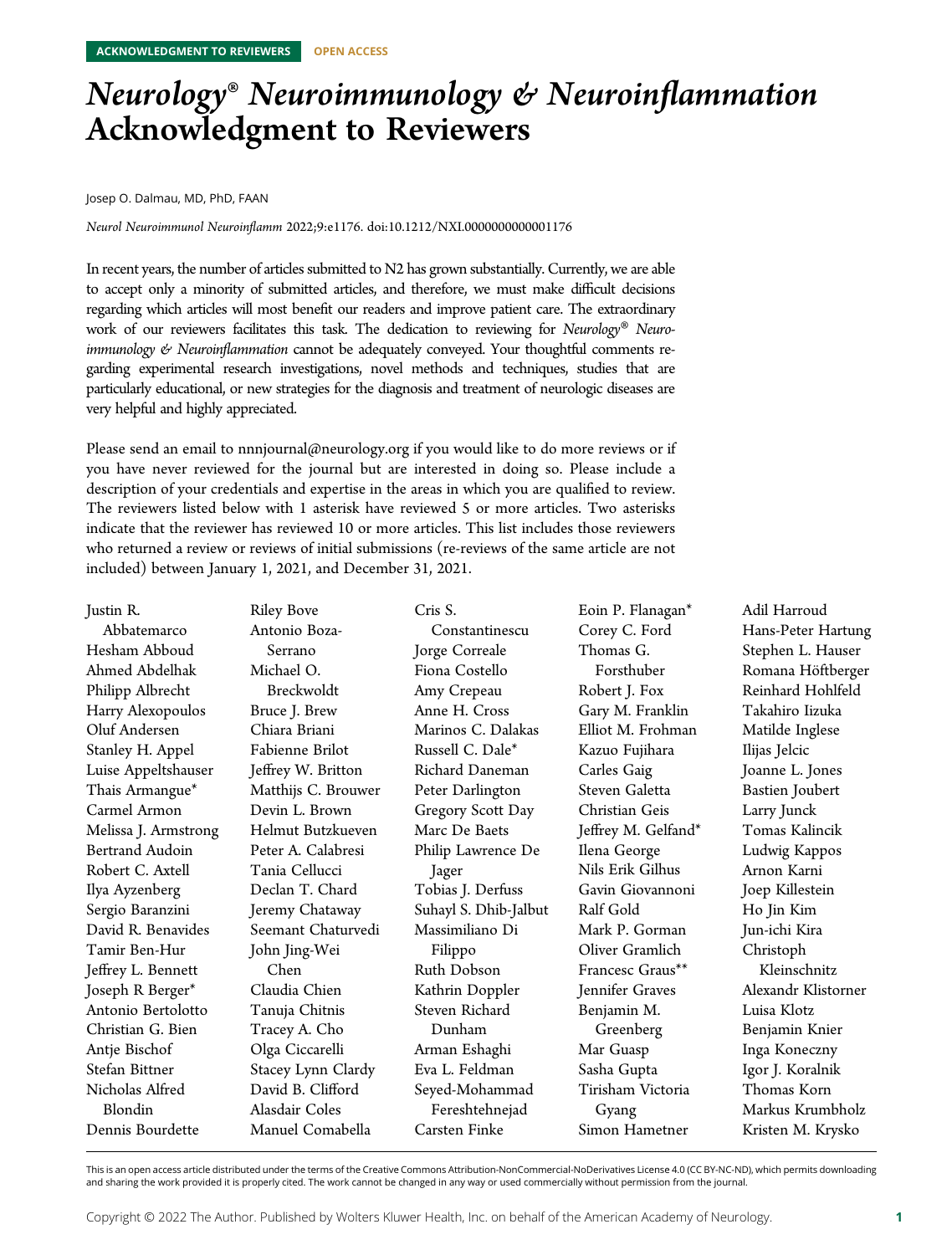Jens Kuhle Tania Kümpfel Susumu Kusunoki Jon D. Laman Eric Lancaster Doriana Landi Hans Lassmann Victoria H. Lawson Victoria M. Leavitt Letizia Leocani David Leppert Michael Levy\* Frank Leypoldt\* Rui Li Ming Lim Matthew R. Lincoln Jenny Linnoila Suzanne C. Liu Erin Longbrake Alfonso Sebastian Lopez-Chiriboga Jan D. Lunemann Cun-gen Ma Laurent Magy Romain Marignier Sara Mariotto Lorena Martín-Aguilar Eugenia Martinez-Hernandez Makoto Matsui

J. Philip McCoy Andrew McKeon\* Lin Mei Stephanie Meier Edgar Meinl Andreas Georg Otto Meisel Esther Melamed Elizabeth Mellins Gerd Meyer zu Horste Lil Antonia Meyer-Arndt Emmanuel Mignot Tatsuro Misu Xavier Moisset Mauro Monforte Victor Montal Christian P. Moritz Carson Moseley Tahseen Mozaffar Shibani S. Mukerji Ivana Munitic Sergio Muñiz-Castrillo Elie Naddaf Robert T. Naismith Avindra Nath Margherita Nosadini Bardia Nourbakhsh

Anne Louise Oaklander Kevin O'Connor Frederike Cosima Oertel Roald Omdal Raffaele Palladino Carlos A. Pardo Melissa Shuman Paretsky Fredrik Piehl Amanda Piquet Alexandre Prat John C. Probasco Anne-Katrin Proebstel Harald Prüss Luis Querol Helena Radbruch Yusuf A. Rajabally Sudarshini Ramanathan Anthony T. Reder Markus Reindl Pavle Repovic Maria A. Rocca Elena Rodriguez-Vieitez Dalia Rotstein Stephan J. Rüegg

Lidia Sabater Saud A. Sadiq Farinaz Safavi Shiv Saidha Albert Saiz Lawrence Samkoff Deanna R. Saylor Antonio Scalfari David Schiff Jens Schmidt Felix Alexander Schmidt Raphael Schneider Menno M. Schoonheim Tobias Sejbaek Johann Sellner Kazim A. Sheikh Renée A. Shellhaas Tim Sinnecker Anthony Slavin Joost Smolders Elias S. Sotirchos Peter Spaeth Rebecca I. Spain Marianna Spatola Collin Spencer Panos Alexis Stathopoulos Lawrence Steinman Claude Steriade Roy E. Strowd Michael Strupp Olaf Stuve Anders Svenningsson David F. Tang-Wai Silvia N. Tenembaum Edward J. Thompson Maarten J. Titulaer\* Kenneth L. Tyler Christian A. Vedeler Steven Vernino Pablo Villoslada\* Mellekate S. Vishwas Alberto Vogrig Rhonda R. Voskuhl Ari Waisman Patrick J. Waters Mike P. Wattjes Martin S. Weber Martin Weygandt Heinz Wiendl Eline Willemse Michael R. Wilson Gregory Wu E. Ann Yeh Anastasia Zekeridou Hanna Zimmermann Robert Zivadinov

## **Disclosure**

J. Dalmau is the Editor of Neurology: Neuroimmunology & Neuroinflammation, holds patents for the use of Ma2, NMDAR, GABABR, GABAAR, DPPX, and IgLON5 as autoantibody tests and receives royalties from the use of these tests. Go to [Neurology.org/NN](https://nn.neurology.org/content/9/4/e176/tab-article-info) for full disclosures.